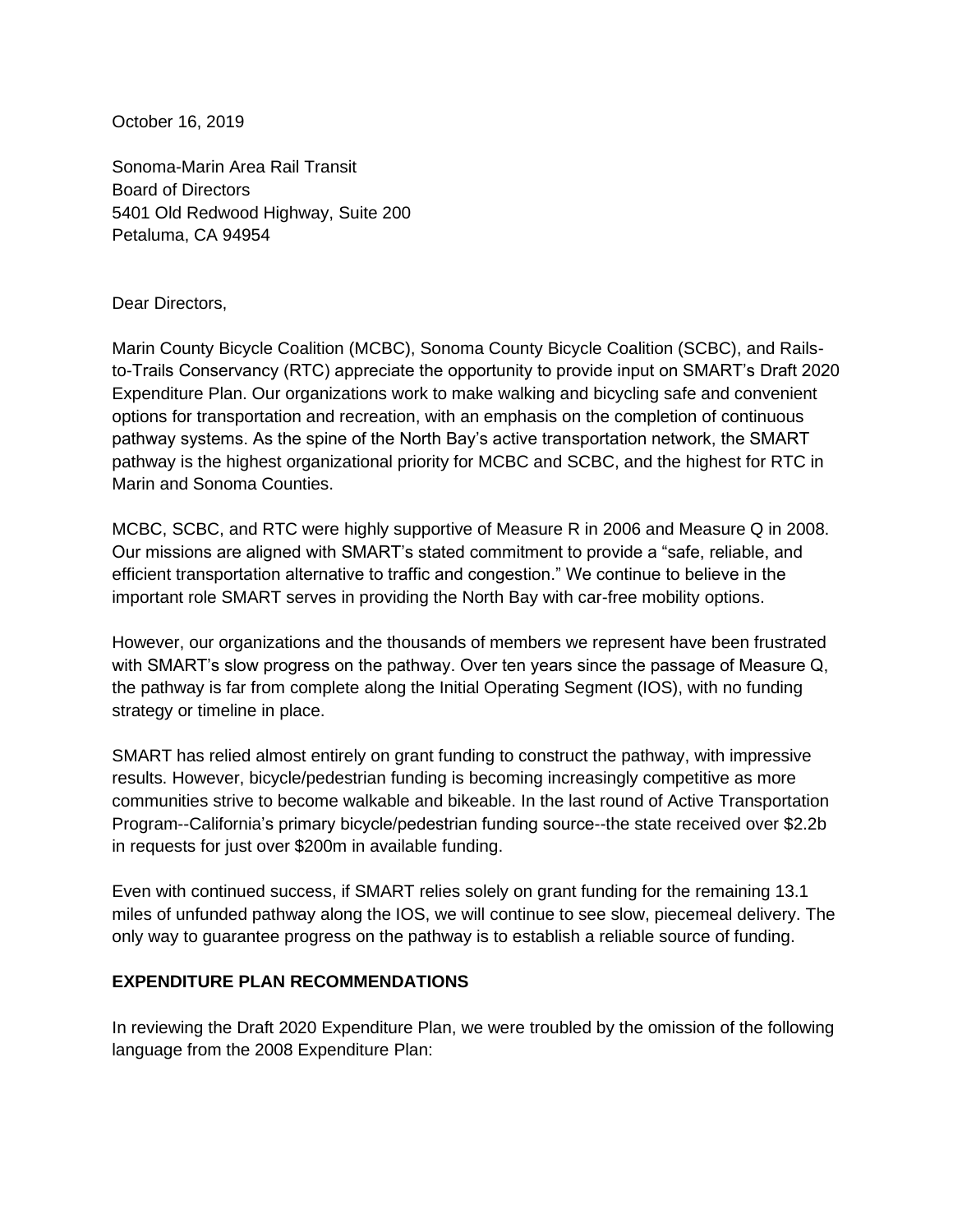## *8. If additional funds become available, the SMART Board will prioritize completion of the bicycle/pedestrian pathway.<sup>1</sup>*

If SMART proceeds with the 30-year sales tax extension, the savings resulting from the restructured debt service will provide an unprecedented opportunity to make progress toward the completion of the pathway, especially before passenger rail service to Healdsburg and Cloverdale becomes operational.

Starting in 2023, SMART projections show reserves growing by an average of over \$3m per year, to over \$35m in 2029. Unlike the other capital needs identified in the 2020 Expenditure Plan, SMART would make meaningful progress on the pathway through relatively small, incremental investments over time.

We respectfully request the inclusion of the following elements in the 2020 Expenditure Plan under Section V, "Implementation Guidelines."

## *1) If reserve funds become available, the SMART Board will prioritize the completion of the bicycle/pedestrian pathway between the Larkspur and Sonoma County Airport Stations.*

In addition to establishing a reliable funding source for the pathway, this would:

- Preserve funding for operations and maintenance of existing infrastructure, preventing cuts to rail operations or maintenance during a recession.
- Allow SMART to continue to seek grant funding for the pathway, but without delaying progress if and when grant funding is not secured. SMART would be able to prioritize reserve funds toward pathway segments that are less competitive for grant funding.
- Allow SMART to spend reserve balance on other projects, but establish policy direction for those decisions, forcing SMART to periodically revisit and consider progress on the pathway and ensuring accountability to the public and Board.
- Hold SMART accountable and committed to the same project and implementing guidelines passed by voters in 2008.

# *2) When implementing the Windsor, Healdsburg, and Cloverdale rail and pathway extensions, SMART will strive to fund, design, permit, and build the rail and pathway projects concurrently.*

When SMART was conceived, most imagined that the rail and pathway would be built in lockstep. Though this obviously didn't happen due to financial constraints, it should remain the

<sup>&</sup>lt;sup>1</sup> Sonoma-Marin Area Rail Transit District 2008 Expenditure Plan, pg. 7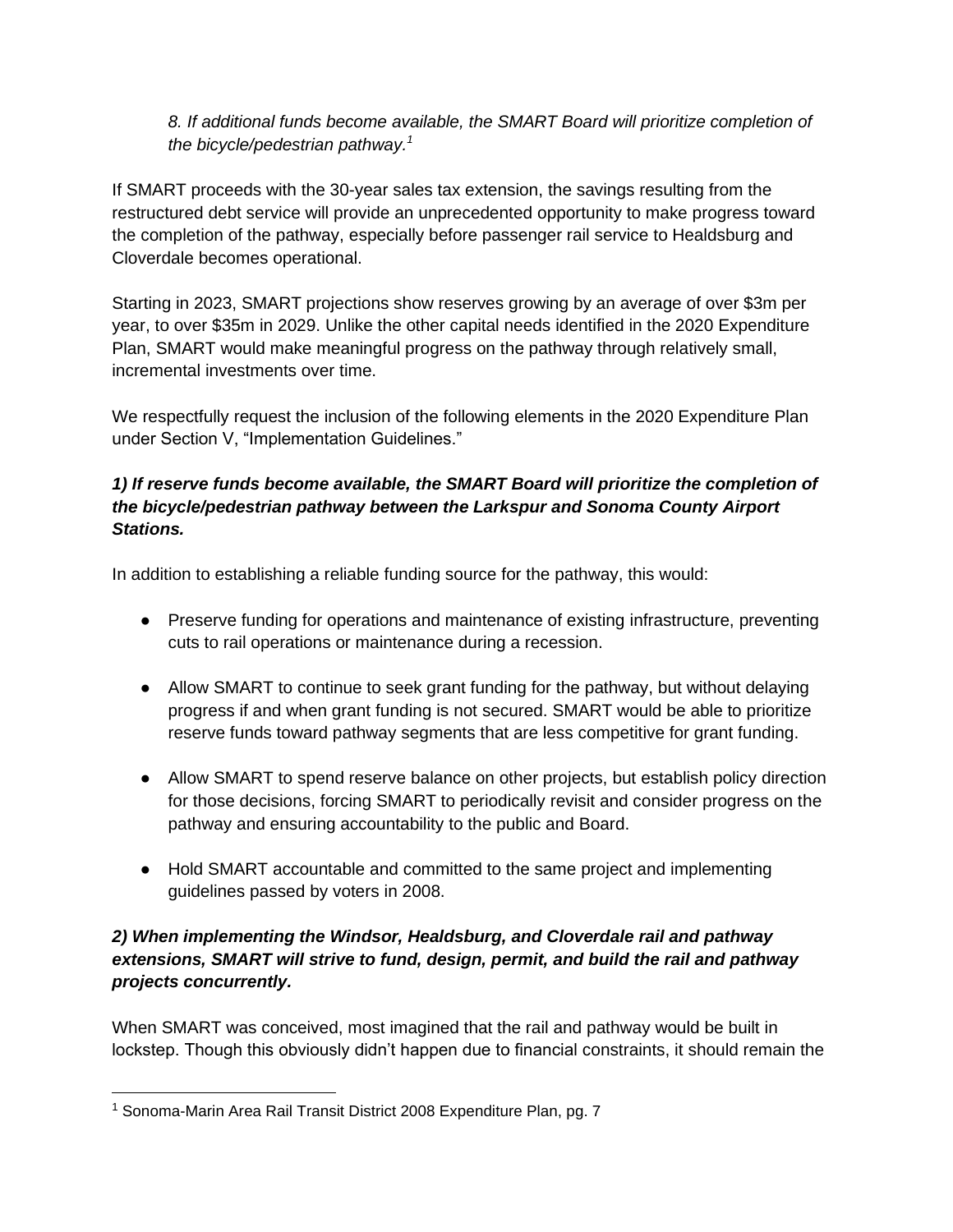goal. Doing so is more efficient and less disruptive--and funding agencies now favor multi-modal projects.

Through these asks, we are not seeking to undermine rail operations and maintenance or thwart progress on future rail improvements. Our concern is that, with several competing needs, your Board will continue to think and act as a rail-first agency, rather than a rail and pathway agency. The insertion of these implementation guidelines would go a long way toward renewing commitment to the pathway and regaining confidence from our organizations and constituents.

## **WHY THE PATHWAY MATTERS**

Like the train, the pathway is a key piece of the North Bay's transportation network and SMART's stated commitment to provide a "safe, reliable, and efficient transportation alternative to traffic and congestion." SMART's environmental studies predicted that the pathway would be used by 7,000-10,000 people per day when complete.

The pathway holds regional significance as the North Bay's only north-south bicycle and pedestrian route separated vehicle traffic and thus, accessible for people of all ages and abilities. Many of the individual segments have high utility for local trips as well, eliminating lengthy detours along busy streets and across freeway interchanges.

|              |                  |                  | Segment<br>Length | <b>Detour</b><br>Length | <b>Additional</b> | <b>Primary Detour</b> | <b>Detour Level</b><br>of Traffic |
|--------------|------------------|------------------|-------------------|-------------------------|-------------------|-----------------------|-----------------------------------|
| County       | Segment          |                  | (mi.)             | (mi.)                   | <b>Mileage</b>    | Route                 | <b>Stress</b>                     |
| Sonoma       | Airport Blvd.    | W. Steele Ln.    | 4.3               | 6                       | 1.7               | <b>Fulton Rd</b>      | $\overline{4}$                    |
| Sonoma       | W. Steele Ln.    | Guerneville Rd.  | 0.3               | 0.4                     | 0.1               | Coffey Ln             | 4                                 |
|              |                  |                  |                   |                         |                   | Santa Rosa Creek      |                                   |
| Sonoma       | 6th St.          | 3rd St.          | 0.2               | 0.4                     | 0.2               | Trail                 | $\mathbf{1}$                      |
| Sonoma       | E. Railroad Ave. | Main St.         | $1.5\,$           | 2                       | 0.5               | Petaluma Hill Rd      | 4                                 |
| <b>Marin</b> | Rush Creek Pl.   | Grant Ave.       | 0.6               | 0.8                     | 0.2               | Redwood Blyd          | $\overline{4}$                    |
| Marin        | Novato Creek     | Rowland Blvd.    | 0.7               | 1                       | 0.3               | Rowland Way           | 4                                 |
| <b>Marin</b> | Rowland Blvd.    | Hanna Ranch Rd.  | 0.4               | 5.2                     | 4.8               | Novato Blyd           | $\overline{4}$                    |
| Marin        | Bay Trail        | State Access Rd. | 1.6               | 1.7                     | 0.1               | Nave Dr               | 4                                 |
| <b>Marin</b> | Main Gate Rd.    | Smith Ranch Rd.  | 2.7               | 4.4                     | 1.7               | Lucas Valley Rd       | $\overline{4}$                    |
| Marin        | Smith Ranch Rd.  | McInnis Pkwy.    | 0.8               | 2.8                     | $\overline{2}$    | Redwood Hwy           | 4                                 |
|              |                  | Totals           | 13.1              | 24.7                    | 11.6              |                       |                                   |

The following table lists all of the unfunded pathway segments in the IOS, as well as the nature of the detours that people are currently forced to use in their absence:

As shown above, the unbuilt segments create lengthy detours along busy, dangerous roadways.

Level of Traffic Stress (LTS) is a metric used to evaluate the extent to which a roadway safely accommodates people on foot and bike, based on vehicle speed, number of lanes, interaction with traffic, and proximity to traffic. LTS 1 represents a roadway or route suitable for children--